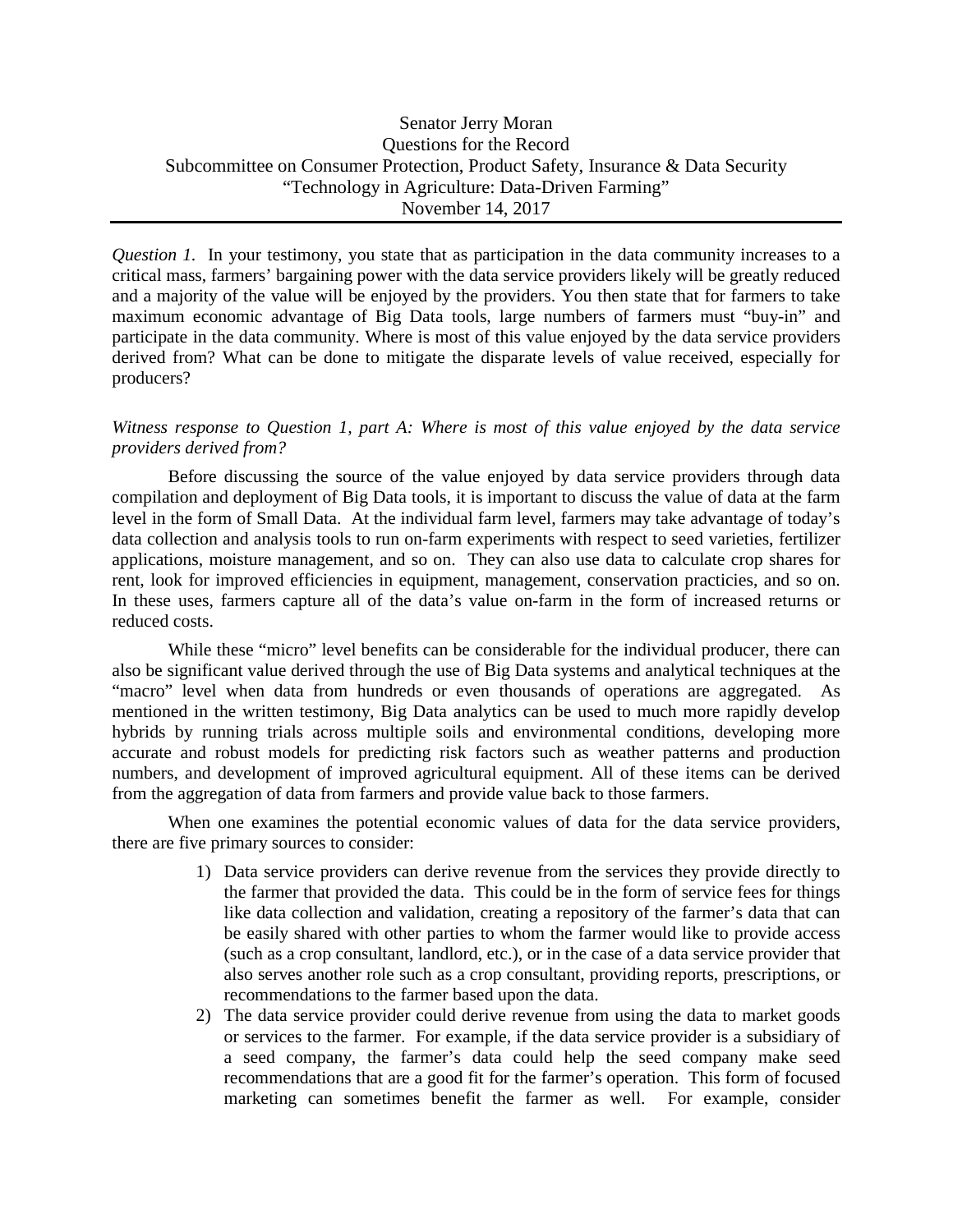purchasing a mixing bowl for your kitchen on Amazon. Based on that purchase, Amazon suggests a whisk and baking sheet that are commonly purchased with your mixing bowl that have gotten favorable reviews from people who purchased all three items simultaneously. If you also make the suggested purchases and enjoy them, it is a "win-win" transaction for both you and Amazon. Similarly, purchasing a seed variety that performs well for your farm and increases profits creates a win-win for you and the seed company. However, companies can also use a farmer's data to provide recommendations while extracting more profit from the producer. As another example, seed companies already use information about producers to know which seed varieties are better suited to the farmer's land and charge them more for that variety than they would charge another producer. With increasing access to producer data, input suppliers could continue to derive more precise information about a producers willingness to pay (or ability to pay) for their inputs and adjust their pricing accordingly.

- 3) Data service providers might provide data products or services based on farmers' data to other companies. For example, data service providers might sell reports or predictive models to insurance underwriters might help them price crop insurance products. These reports or models might be derived from farmers' data but their sale would not necessarily involve the transfer of the farmers' data.
- 4) Data service providers can function as data aggregators and then sell the farmer's data to third parties, deriving revenue from those sales. In some cases, such data service providers may pay the farmer for their data, but in other cases they may charge the farmer a fee for their data collection services (while providing some analytical services or reports back to the farmer) and also derive a fee from the sale of the data to other entities.
- 5) Eventually, if and when enough farms join data networks, a fifth use could come of that data – use of that information for significant transactions in commodities markets. A hypothetical example would be a data service provider who had access to a sufficiently large sample of farms to make accurate predictions of eventual U.S. crop yield who then takes positions in the commodities markets well before anyone else would be able to access that information.

A potential sixth value source is from the data service provider positioning itself as an acquisition target with the purchasing company getting either the data it holds and/or the subscription relationships with the farmers it serves. Economic theory and historical precedent both suggest that we will see an evolution in the agricultural data industry starting with a large number of service providers vying to engage farmers because, as Metcalfe's law suggests, the value of their data networks will increase as a square of the number of their network participants. Better-capitalized firms or firms with another competitive advantage will acquire other firms until eventually only a handful of dominant service providers – or even a singular monopolistic provider – emerges. In the course of this evolution, the more farmers and data a company can acquire, the more attractive they become as an acquisition target. While some firms are certainly pursing the strategy of becoming one of the dominant providers, it is equally certain that other firms are seeking simply to be acquired.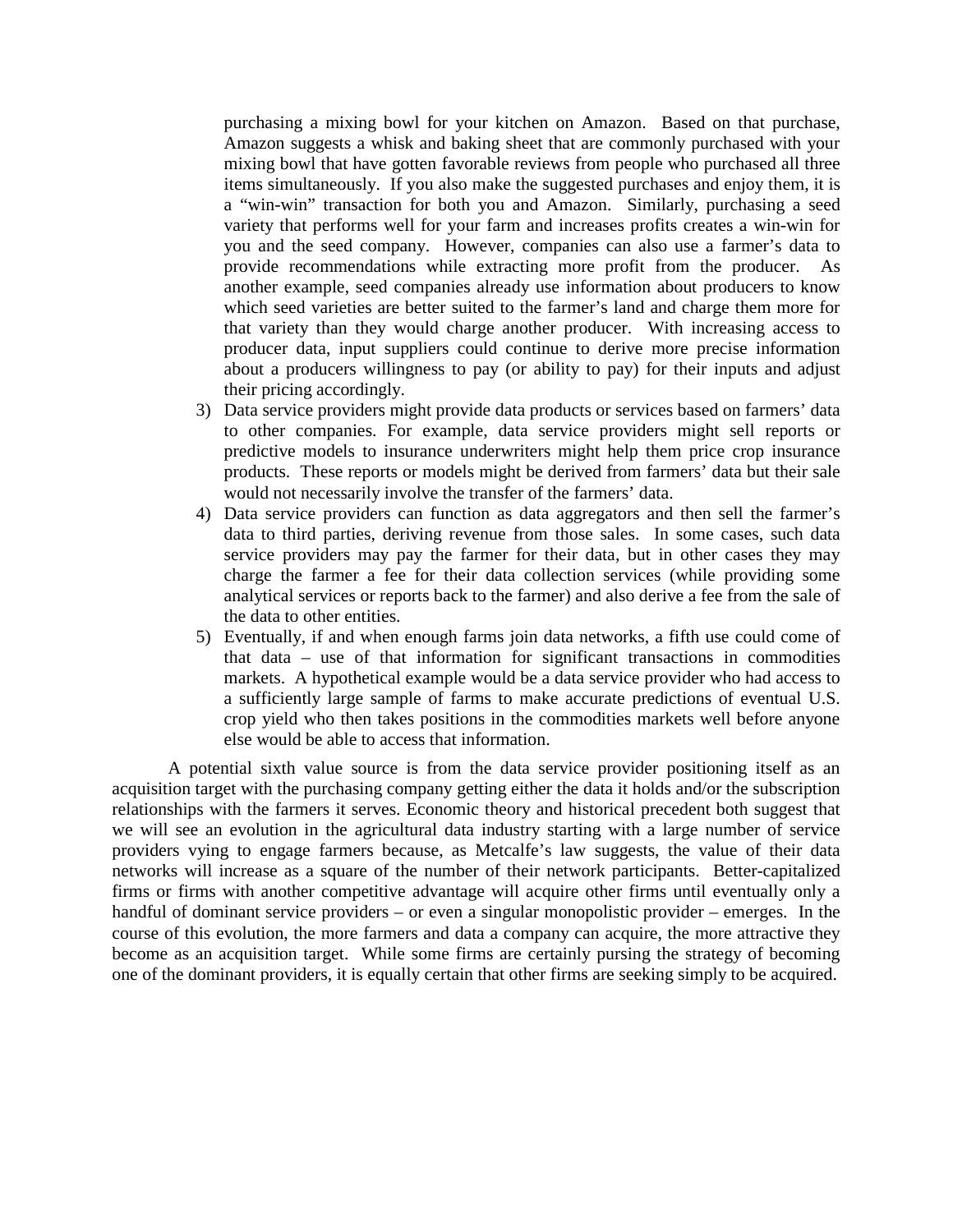## *Witness response to Question 1, part B: What can be done to mitigate the disparate levels of value received, especially for producers?*

Research continues to determine both the value of agricultural data in the aggregate and what proportion of that value is captured by the farmer relative to others in the value chain. As with the current USDA estimate that farmers capture 15.6¢ of the food dollar, it is likely farmers will not capture a large proportion of data values since they are relatively small, "atomistic" players in the market with little bargaining power and face significant barriers to the kind of collective action necessary to increase that bargaining power.

Having said that, farmers' bargaining power may be at a maximum right now. As mentioned in the response to Part A of Question 1, most data service providers recognize they are in a race to acquire access to the data of as many farmers and their acres as they can, as quickly as possible. Some are approaching this with the strategy of a telemarketer telling a prospect "sign up today, because this offer will be gone tomorrow!" However, farmers should be thinking like economists, and carefully weighing the benefits presented by any particular service provider with the value they can receive from that provider's services (or, indeed, the payment the provider is offering to secure the farmer's data). To that end, farmers should ask five questions of any prospective data service provider:

- 1) How many growers/farms/fields/acres are in the data service provider's data community? The higher the number, the greater the value it can potentially provide to the individual farmer.
- 2) What analytics conducted on the community will benefit my farm? This aims at the direct ability of the data service provider to increase the farmer's ability to make profitable decisions, regardless of any external benefits.
- 3) What data quality control standards are being used? If the data service provider is not taking strong measures to ensure the quality of the data in their community, it cannot provide reliable insights to the producer. To quote the age-old computer principle: "garbage in, garbage out."
- 4) What uses will be made of my data? This question has a number of implications discussed in the responses to other questions below, but here its purpose is to help the producer gauge what potential values the data service provider may be trying to capture that will not directly benefit the producer (or may actually increase costs for the producer).
- 5) What assurances can the data service provider make that the farmer's data will not be provided to third parties without the ability of the producer to share in the revenues from that transaction? Consider the analogy of a farmer giving an unrestricted easement to an oil pipeline company. The farmer may get a payment for the easement, but the oil pipeline company may be able to sell co-located easements to a natural gas company, a telephone company, a fiber optic company, and so on, without the farmer having any ability to capture the value realized from those transactions. Similarly, if a farmer does not have an agreement restricting "downstream" uses of his or her data, they only have one opportunity to capture the value of that data.

While farmer's negotiating power may be at a peak, it may also be a matter of timing to make sure farmers do not completely miss out on the ability to capture the value of their data. As the industry continues to evolve, we will likely see a progression going from a) farmers paying data service providers for their services, b) data service providers realizing they need more and more farmers in their network and thus reducing their costs, potentially to nothing, to join, c) companies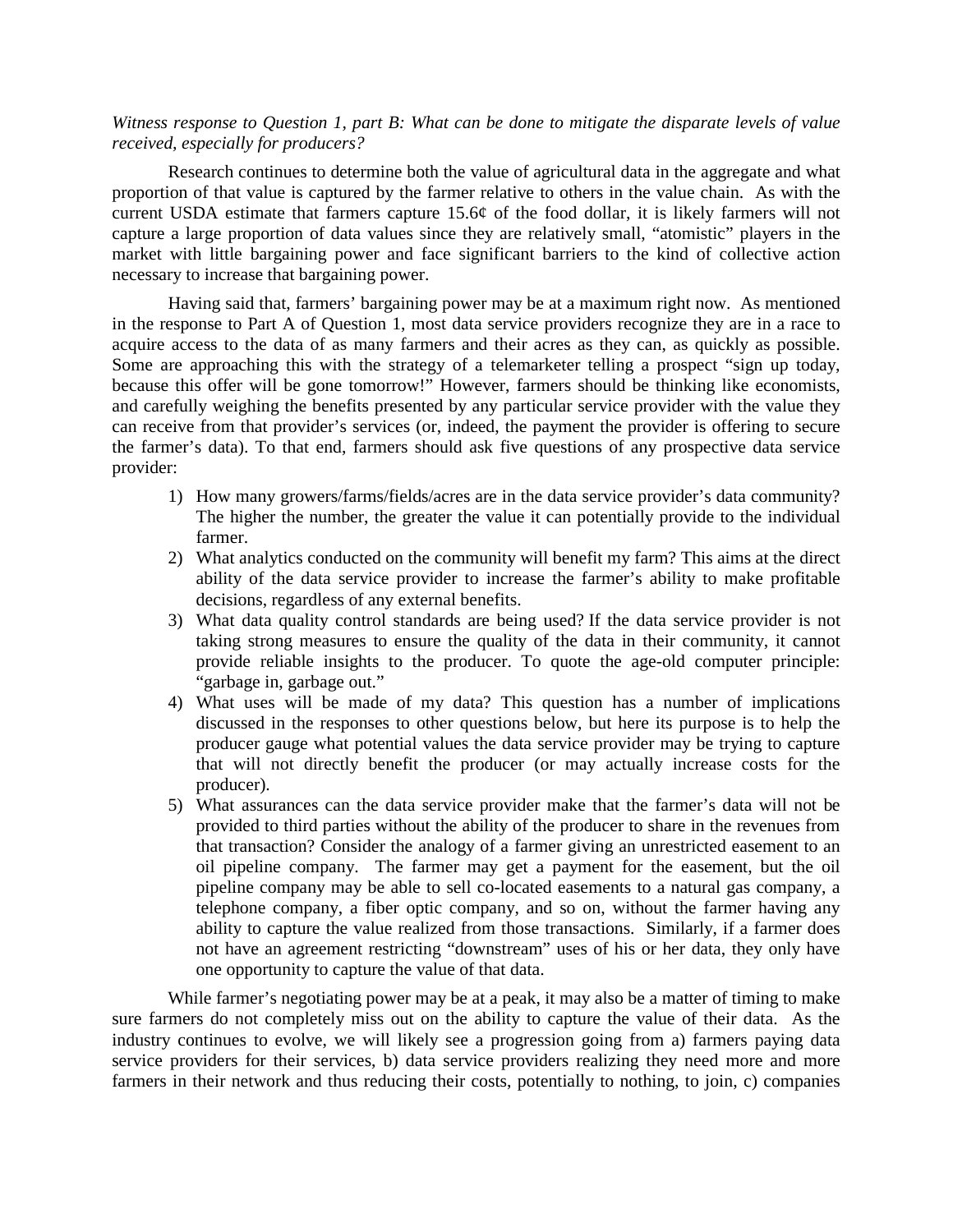actually paying farmers for their data, but then d) companies securing a critical mass of farms or acres to have sufficiently robust data networks that they no longer need additional famers to join.

In the end, the most effective means of helping farmers secure the maximum amount of their data's value may be educational efforts to help them determine the value of their data, evaluate data service providers and their agreements, and make informed choices about their data sharing relationships.

*Question 2.* You note the irony in the growth of proprietary data network protocols that lead to complaints about the lack of interoperability of farm equipment systems also providing greater protection against data breaches. What measures can be taken to continue improving the interoperability of data collection without sacrificing security?

#### *Witness response to Question 2:*

There are two primary reasons computer viruses are far more problematic for computers using a Windows operating system than an Apple OS system: first, far more machines use Windows, and second, the nature of Windows architecture permits more access points to its code than Apple OS. At the same time, one could also make the argument that all computer users have benefitted from consolidation in the computer industry in that so many programs are now interoperable and data can be shared among what is now billions of other users with relatively little friction. By analogy, farmers and data service providers may both benefit from consolidation in the industry and the increased interoperability it provides.

Such consolidation may also "consolidate" security concerns as more eggs are kept in fewer baskets. This is the Windows problem again – since there are far more Windows-based computers in the world, virus writers devote more resources to viruses that target them. Thus, as consolidation continues in the agricultural data sector, increased research and development efforts will be needed to make sure that these "fewer baskets" are guarded by increasingly robust security tools. Congressional support of these research efforts would benefit not only agricultural producers but a vast number of Americans who rely on data security to keep their personal information secure.

The increasing automation of agricultural data collection and transmission tasks might actually serve as a means of increasing data security. The second reason Windows computers suffer from so many security issues is the Windows operating system was not built with security as one of its primary concerns, since its foundations were built before networked computing was a primary use of PCs. As a result, there are far more access points to its code that virus writers can use to insert malicious instructions. Conversely, there are fewer access points in Apple OS – a system built from the ground up for networked, multi-user applications that thus requires explicit user permission for code to be activated. The analogy in agricultural data is that the tighter integration of data networks across agricultural equipment creates fewer intervention opportunities for third parties. The market will likely continue to drive this integration. With that said, the issue of user's data security needs to be continuously brought to the attention of hardware and software developers so they can keep security as a foundational principle in their designs.

Another tool that might aid the security of farm data networks may not seem to be directly connected to the security issue, but certainly is: the expanded development of broadband cellular networks in rural areas. Cellular transmissions are encrypted by the nature of the processes that make cellular communication work; this has the most beneficial side effect of adding to the security of the transmission. However, in many rural areas, sufficient cellular signal or bandwidth is not available to make use of many current agricultural data technologies, requiring farmers to manually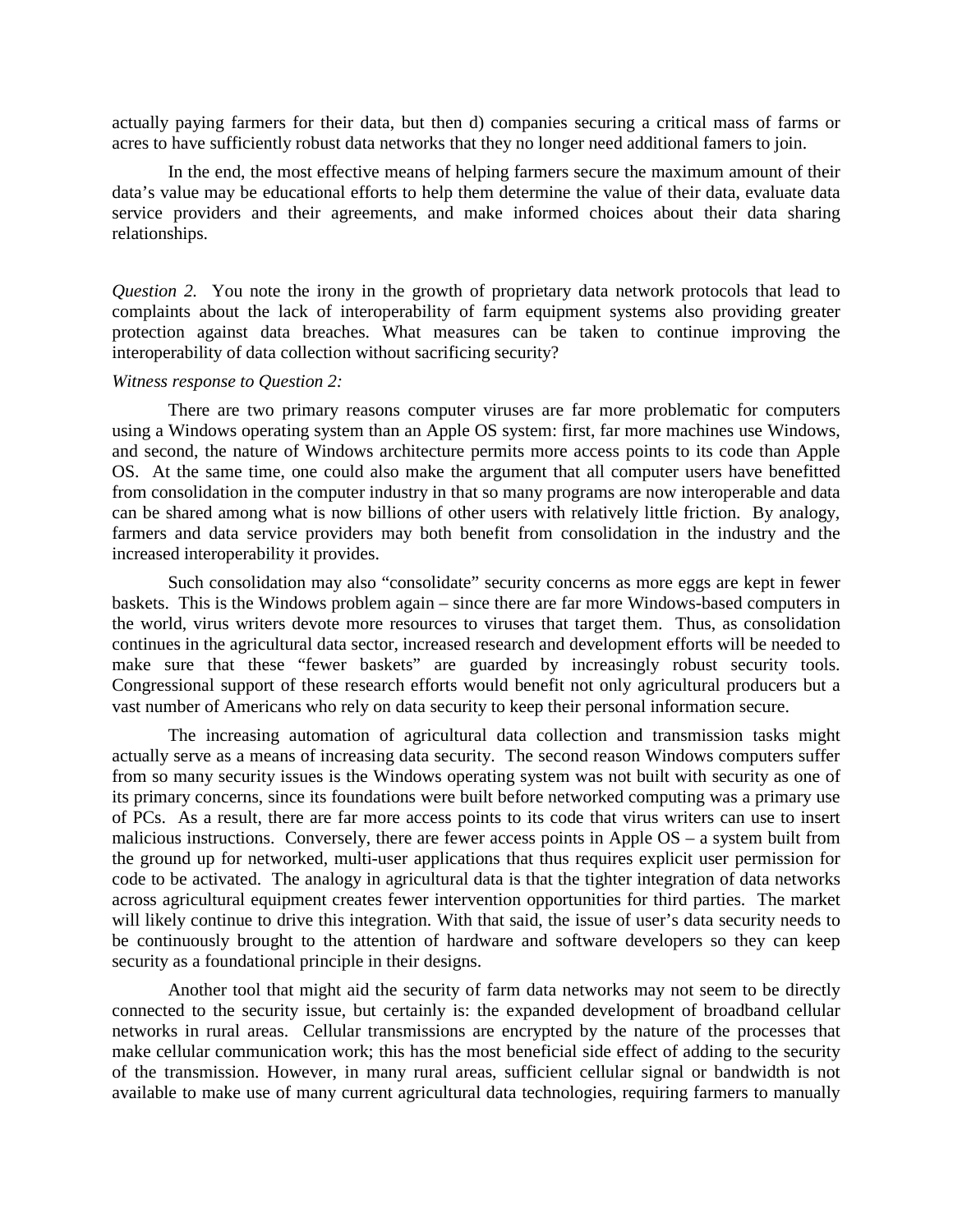download and transmit their data using much less secure methods. Expansion of rural broadband cellular access would have the dual benefit of making agricultural data tools more accessible and profitable for farmers while also reducing the security risks associated with collecting and transmitting agricultural data.

*Question 3.* In your testimony, you note that the current legal framework for ownership of agricultural data is inadequate for the transfer and aggregation of agricultural data. Is the agricultural data space unique enough to require specific legislation regarding ownership and property rights, or is a novel combination of existing property ownership laws more appropriate and adequate?

## *Witness response to Question 3:*

One of the first questions farmers always ask about their data is "do I own it?" It is a natural question to ask, since farmers depend on access to land whether it is owned or leased, and thus are closely attuned to property rights. However, traditional notions of ownership break down to some extent with agricultural data. Thus, the better question for the farmer to ask may be "what rights do I have with respect to my data, and what rights to others have with respect to it. The most critical element of this may be what rights (and abilities) does the farmer have to exclude others from access to the data.

If one thinks about it, the notion of "privacy" is really a function of one's ability to exclude others from access to information. For example, HIPAA's provisions regarding health information naturally couples with the notion of privacy in one's health matters, as they pertain to matters of one's own body. Thus, HIPAA provides a legal right to exclude others from access to health information without explicit consent for the disclosure of that data. The Fair Credit Reporting Act (FCRA) covers matters of financial information, which also couples with traditional notions of privacy and the right to exclude others from access to one's financial records.

However, the barriers start to blur a bit with the FCRA in that financial transactions mean reaching out to and communicating with another party; we recognize that others may have some limited right to access our financial information if that information is relevant to their financial risk in some respect, such as loaning us money. Therefore, we allow credit bureaus to collect financial information and to disclose that information to others so they may make credit decisions about us.

The credit reporting analogy is important to understanding whether we need a specific legal framework for agricultural data. Whenever someone requests credit, they are required to ask if the potential borrower will give consent to the lender to access a credit report. Thus, for a third party to make use of the financial data, they must have the consent of the person about which the data is collected. Conversely, though, in many farm data agreements, the farmer may not have the right to approve or deny access to their data to "downstream" users.

One could argue that agricultural data is significantly different from HIPAA-protected health information (about the workings and condition of one's own body) or financial data, but one should also consider the fact that farmers lack the ability to protect their information from disclosure. Put another way, it would be impossible for farmers to try and keep confidential much of their production information and practices because they can literally be seen from aerial or satellite imagery. With relatively little effort one can tell how many acres a particular farmer owns and what proportion of it is in what crop for a given year (compare this to a bicycle maker or a coffee shop – it would be extraordinarily difficult to determine the volume or nature of their business, or to even tell one business from the other without continuous monitoring of the business at high image resolutions, simply because their businesses have roofs and farms cannot). It could be argued then that perhaps farmers should be given more protections than other businesses because one could derive a significant amount of financial information about them from publically available resources, to say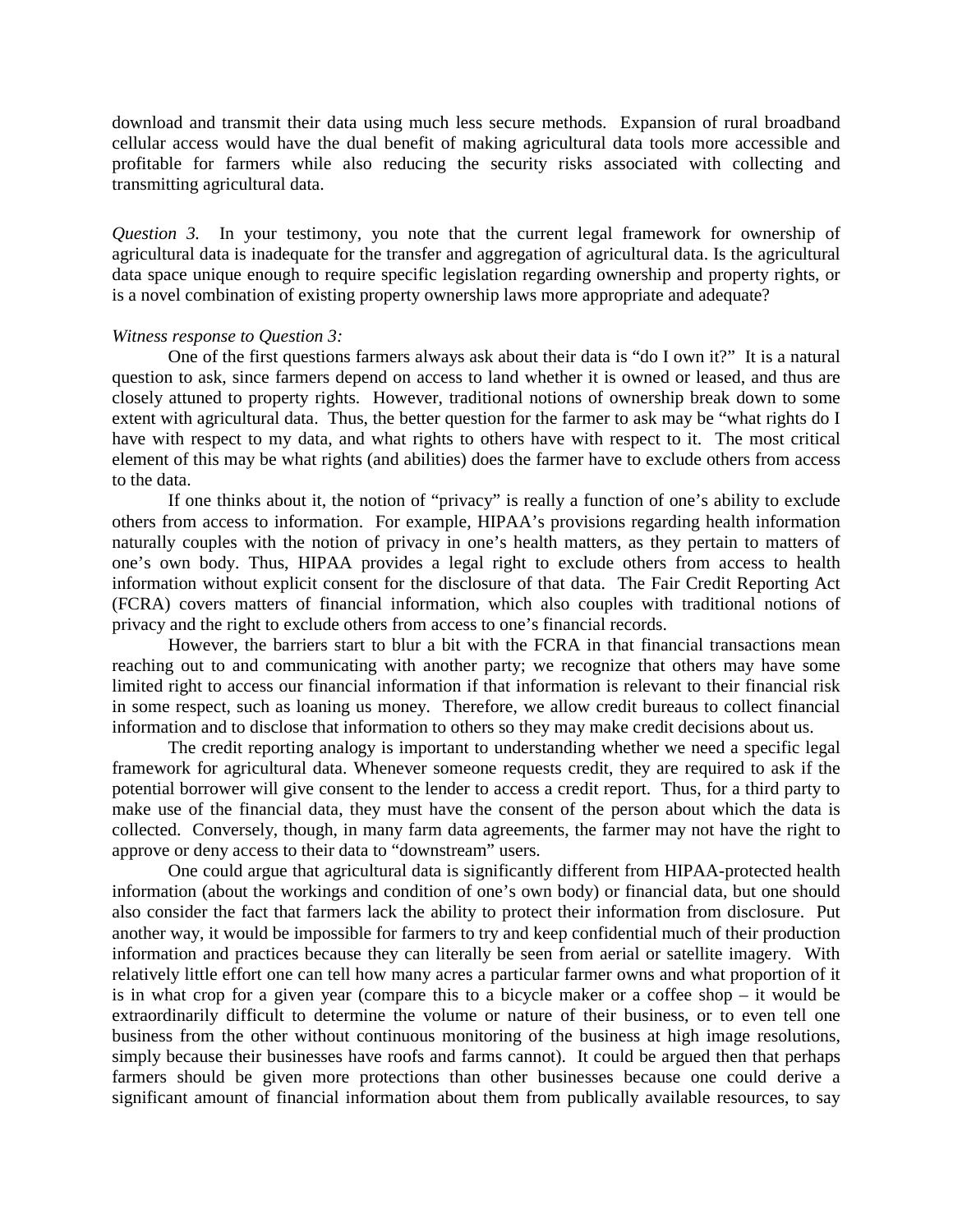nothing of the improved ability to do so if one coupled data sources from a data service provider that transferred that information without the farmer's consent.

However, if one did desire to provide enhanced protections for agricultural data and allow farmers to exclude others from their data without explicit consent, two significant barriers loom. First, one would have to define the type of agricultural data subject to the protection. This would be challenging, given the broad diversity of data that can be collected and transmitted on farms today. Second, it would be difficult to define when such consent would be needed. Would the farmer have to give consent to any data transfer to another party? There would be significant transactional costs in such an approach. Further, there are doubtlessly data uses that will be available in the near future that might not even be conceivable today; it would be quite challenging to give informed consent in an up-front data use agreement when one doesn't know what data uses might be possible in the future.

The current legal framework might be serviceable as an interim tool to help provide farmers some grounds for the excludability of agricultural data, and enhancements to that framework may be possible. In the near term, though, perhaps one way to help farmers maintain control of their data is additional research into encryption algorithms that give farmers a key that would be required to access the information – this would put more control over downstream uses back in the hands of the farmers, and also give them an increased ability to participate in the value received for data transactions.

*Question 4.* As more and more firms enter the agriculture-technology space and interact with data used by and/or generated by farmers, the need for clarity and consistency on privacy principles is growing. For these new entrants, can you suggest any best practices these firms should engage upon to ensure their data privacy procedures properly convey the data's expected use?

#### *Witness response to Question 4:*

Much use is made in the agricultural data industry of the word "transparency" but there can often be much ambiguity in what that term means. The greatest value of that term, in the witness' opinion, is to err on the side of disclosure to the farmer when discussing the internal and external uses that the data service provider will be making of the farmer's data. Those uses should be disclosed clearly in language that is understandable by farmers with a wide range of experiences and educational backgrounds. One such example may be a Truth in Lending Act (TILA) disclosure. Though an agricultural data use agreement might not bear a clear analogy to a lending transaction, TILA makes clear the potential impacts of the lending transaction and the borrower's rights and remedies. Data service providers could benefit from making sure their data use agreements have similar levels of clarity.

Another principle beyond the clarity of the disclosure is its frequency. Using another financial analogy, individuals can use credit monitoring services to receive notifications when someone makes a credit inquiry about them. Data service providers could also provide notices when an external entity has made a request to access the farmer's data, or when a new internal use is made of the data. Robust notification procedures can also help farmers take protective actions in the event of a data breach.

As mentioned in the response to Question 3, there arises the issue of informed consent when a new data use arises that was not contemplated by the original data use agreement. Though it might increase transactional costs, the simple answer to this problem is to require disclosure of a potential new use and secure the farmer's consent to the use before it is implemented. The counterpoint to this approach, however, is that its increased transactional costs might make companies implementing it less competitive than those who do not.